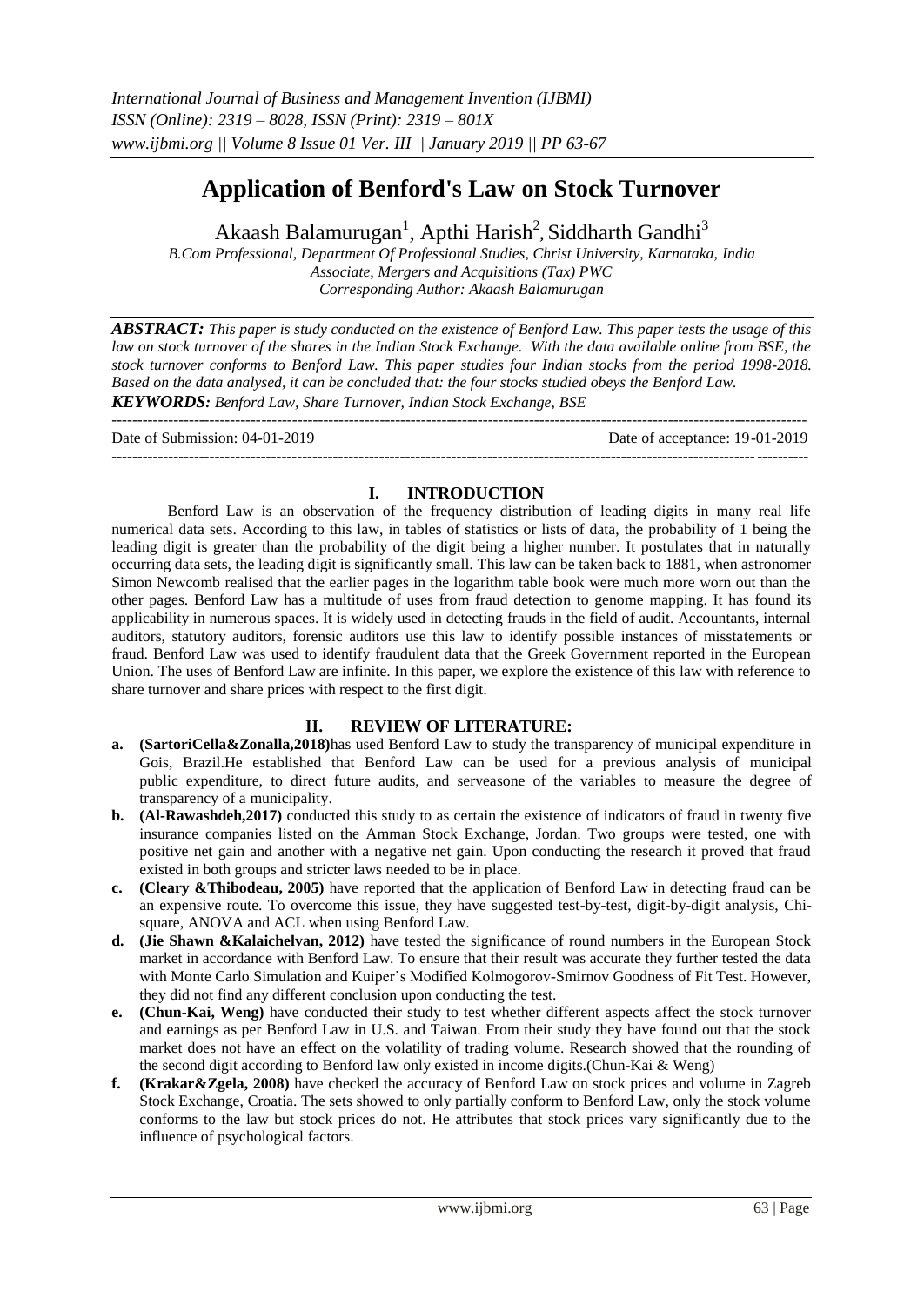# **III. RESEARCH DESIGN**

#### **a. Research Methodology:**

The research is an exploratory type of research where we are trying to find out the existence of Benford Law in relation to the share turnover.

#### **b. Statement of Problem:**

The research is trying to figure out the existence and applicability of Benford Law. This problem stems from different views on the applicability of this law.

#### **c. Sources of Data:**

Our research is completely based on secondary source of data. We have collected 20 years data of the stock trading volumes from official BSE website.

#### **d. Hypothesis:**

H0: Benford Law exists.

H1: Benford Law does not exists.

## **e. Data Analysis Tool:**

All the data regarding the information on the stock turnover has been collected from the BSE website. Then using Excel the research has been able to determine the output data. The main place of data entry would be an Excel Spreadsheet where the data would be entered, stored and analysed for further use. This data can be analysed at the user's convenience by various forms like charts, bars and diagrams.

#### **f. Limitations:**

1. Benford law only works if we take data which is greater than five hundred units.

2. This study is fully reliant on secondary data, therefore the analysis and findings depend on the accuracy of the secondary data.

3. We have only taken part of the law. The research only deals with the first digits frequency, however the law extends to the second digit and the last digits frequency.

4. The data set selected is based on convenience and therefore it may not apply to all the stocks in the market.

## **IV. RESEARCH OBJECTIVES**

The following are the objectives of our research:

- To evaluate the existence of Benford Law in relation to the share turnover.

## **V. DATA ANALYSIS**

According to Benford Law, each digit from 1 to 9, has a frequency which he has established, which presents itself in real data sets.

Kwality Ltd:

Kwality Ltd was incorporated in 1992. Kwality Ltd has been one of the fastest growing dairy company. Kwality has expanded into various businesses ever since it was established.

| <b>Numbers</b> | Count | <b>Benford Frequency</b> | Turnover first digit frequency |
|----------------|-------|--------------------------|--------------------------------|
|                | 1267  | 30.10%                   | 29.86%                         |
| $\overline{2}$ | 740   | 17.60%                   | 17.44%                         |
| 3              | 553   | 12.50%                   | 13.03%                         |
| 4              | 412   | 9.70%                    | 9.71%                          |
| 5              | 338   | 7.90%                    | 7.97%                          |
| 6              | 295   | 6.70%                    | 6.95%                          |
|                | 241   | 5.80%                    | 5.68%                          |
| 8              | 217   | 5.10%                    | 5.11%                          |
| $\overline{9}$ | 180   | 4.60%                    | 4.24%                          |
|                | 4243  |                          |                                |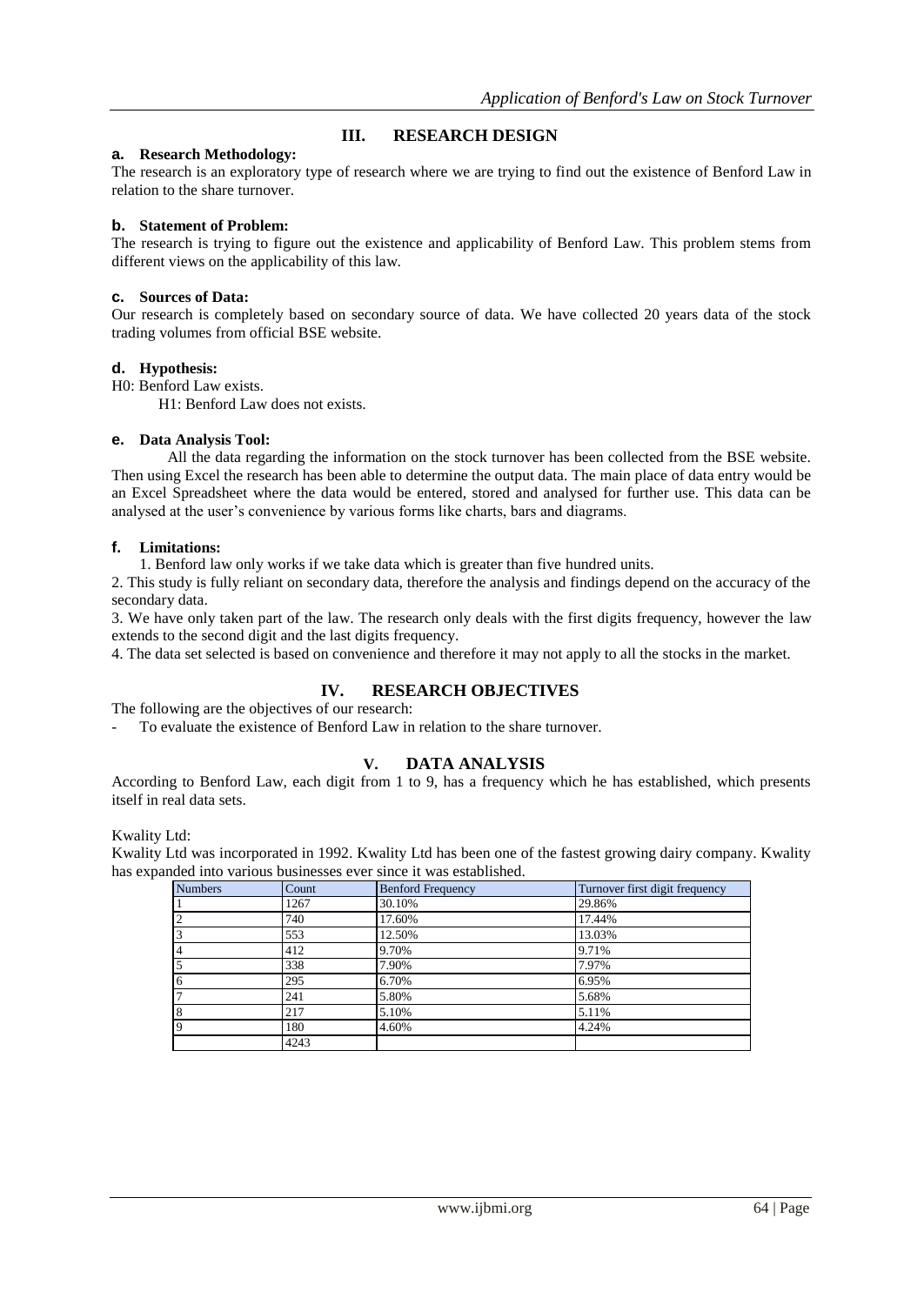

# **DHFL:**

Established in 1984, DHFL is a Mid Cap company which has a market cap of Rs 7252.45 Crore, it operates in the finance sector. Dewan Housing Finance ltd is one of the leading housing loan providers in India.

| <b>Numbers</b> | ັ<br>Count | ັ<br>ັ<br><b>Benford Frequency</b> | Turnover first digit frequency |
|----------------|------------|------------------------------------|--------------------------------|
|                | 1526       | 30.10%                             | 31.21%                         |
| $\overline{2}$ | 861        | 17.60%                             | 17.61%                         |
| 3              | 579        | 12.50%                             | 11.84%                         |
| $\overline{4}$ | 448        | 9.70%                              | 9.16%                          |
| $\overline{5}$ | 384        | 7.90%                              | 7.85%                          |
| 6              | 335        | 6.70%                              | 6.85%                          |
| 17             | 267        | 5.80%                              | 5.46%                          |
| 8              | 257        | 5.10%                              | 5.26%                          |
| $\overline{9}$ | 232        | 4.60%                              | 4.75%                          |
|                | 4889       |                                    |                                |



## Britannia Industries:

Founded in the year 1918, Britannia is a large cap company which has Rs 74330.45 Crore of the Food Processing Market. Britannia Industries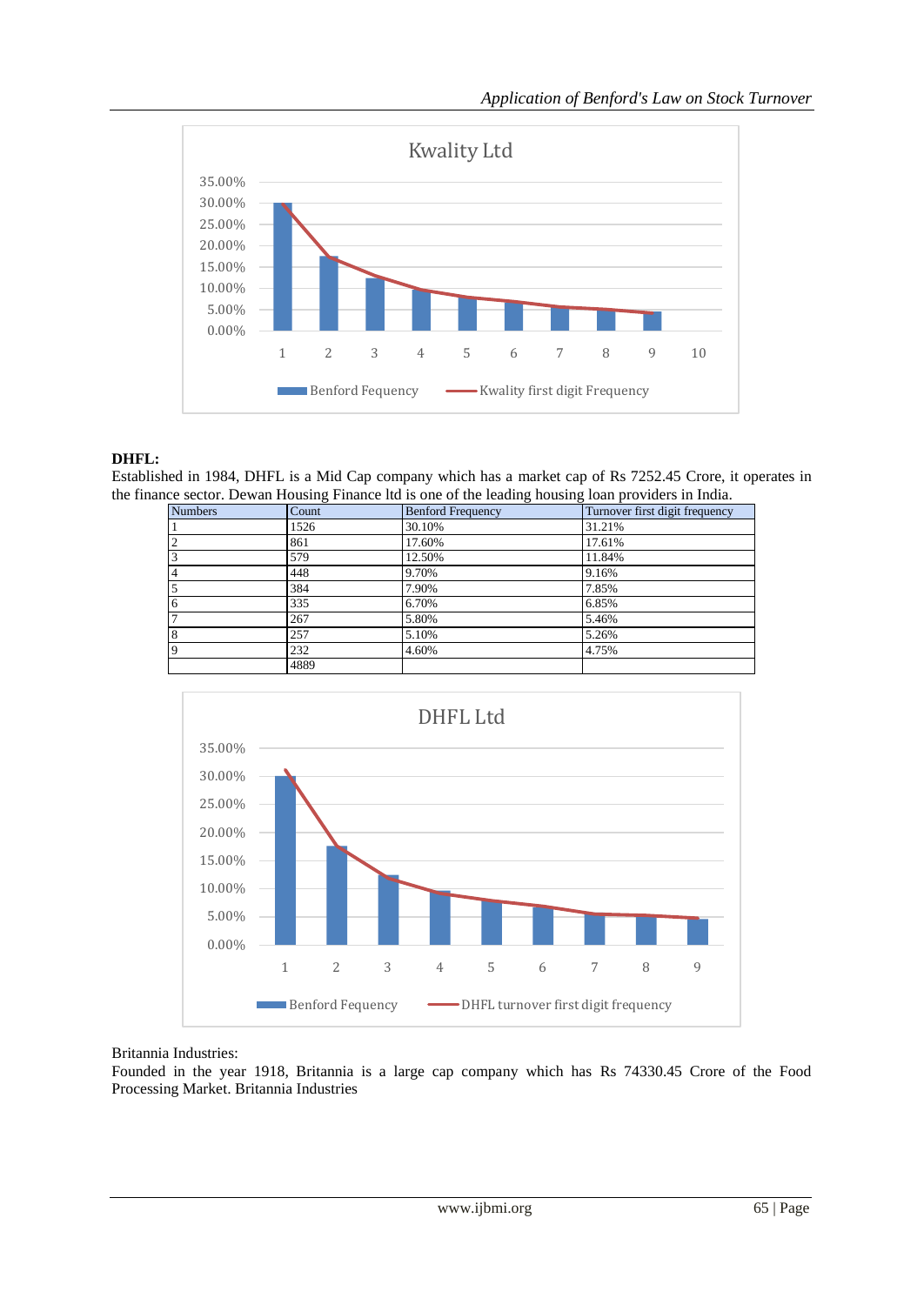## *Application of Benford's Law on Stock Turnover*

|                |       |                          | digit<br>Turnover<br>first |
|----------------|-------|--------------------------|----------------------------|
| <b>Numbers</b> | Count | <b>Benford Frequency</b> | frequency                  |
|                | 1287  | 30.10%                   | 30.33%                     |
|                | 798   | 17.60%                   | 18.81%                     |
|                | 566   | 12.50%                   | 13.34%                     |
|                | 448   | 9.70%                    | 10.56%                     |
|                | 303   | 7.90%                    | 7.14%                      |
| 6              | 266   | 6.70%                    | 6.27%                      |
|                | 229   | 5.80%                    | 5.40%                      |
| 8              | 189   | 5.10%                    | 4.45%                      |
| Q              | 157   | 4.60%                    | 3.70%                      |
|                | 4243  |                          |                            |



#### Marico:

Incorporated in the year 1988, Marico is a large cap company which has a market cap of Rs 49356.20 Crore in the personal care sector.

| <b>Numbers</b> | Count | <b>Benford Frequency</b> | Turnover first digit frequency |
|----------------|-------|--------------------------|--------------------------------|
|                | 1547  | 30.10%                   | 30.23%                         |
| 2              | 904   | 17.60%                   | 17.66%                         |
| $\overline{3}$ | 614   | 12.50%                   | 12.00%                         |
| $\overline{4}$ | 490   | 9.70%                    | 9.57%                          |
| 5              | 413   | 7.90%                    | 8.07%                          |
| $\overline{6}$ | 339   | 6.70%                    | 6.62%                          |
| 17             | 312   | 5.80%                    | 6.10%                          |
| 8              | 271   | 5.10%                    | 5.30%                          |
| $\overline{9}$ | 228   | 4.60%                    | 4.45%                          |
|                | 5118  |                          |                                |